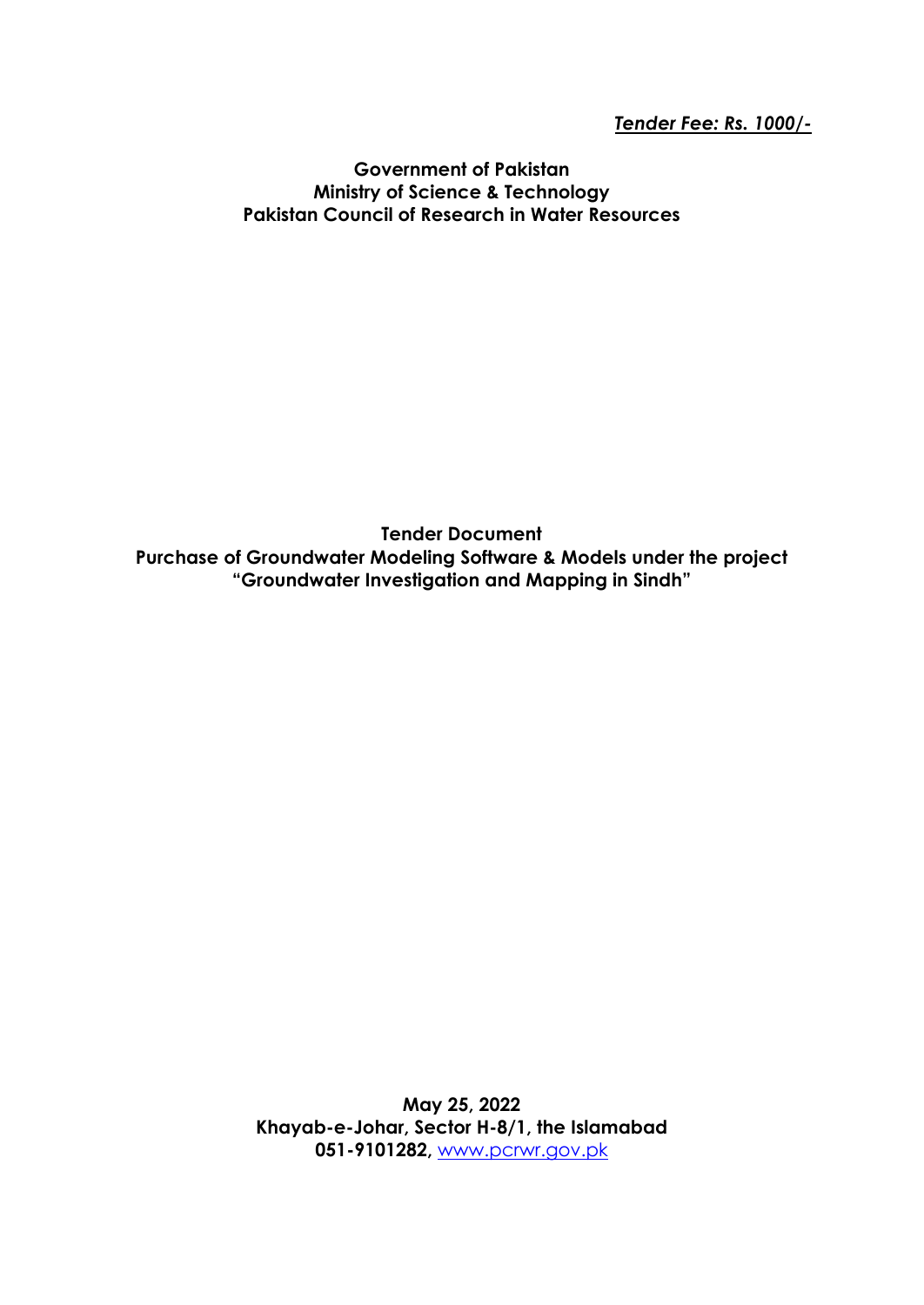## **PART - I**

### **Terms and Conditions**

#### **1. General**

- i. The bids are required from the registered firms with earnest money equal to 2% of the total amount of bid(s) in the form of demand draft/pay order to be issued by a Pakistani scheduled Bank or branch of a Foreign Bank operating in Pakistan in favor of Chairman, PCRWR. Tenders without earnest money would be rejected out-rightly. The Earnest Money will be forfeited if a bidder(s) withdraws his bid(s) during the period of his bid(s) validity. The earnest money of unsuccessful bidder(s) will be returned to them after complete evaluation of bids.
- ii. The bidder must be a registered firm with FBR/SRB (as per sale and income tax laws along with the active tax payer proof). A copy of evidence of the both should be attached with tender document.
- iii. Conditional/incomplete tenders or those having overwriting will not be accepted.
- iv. Quoted price must have validity for at least 90 days from the date of tender opening.
- v. Last date of submission of offers is May 25, 2022 by 11:30 am. The tenders would be opened at 12:00 pm on the same day in the office of the Director (Hydrology), PCRWR, Khayaban-e-Johar Road H-8/! Islamabad in the presence of bidders, who may care to attend.
- vi. The quoted prices must be inclusive of all taxes. The bidder should make sure that the bid is complete in all respects to complete the task.
- vii. The commencement of work/ supply at site must be started within 7 days after the receipt of work/ supply order. If the contractor does not commence work within the stipulated period, or leaves work unaccomplished, or willfully linger on the work due to lack of interest, the Competent Authority may cancel his work/ supply order after serving him two notices. His call deposit and cost of work done upto that time will be forfeited.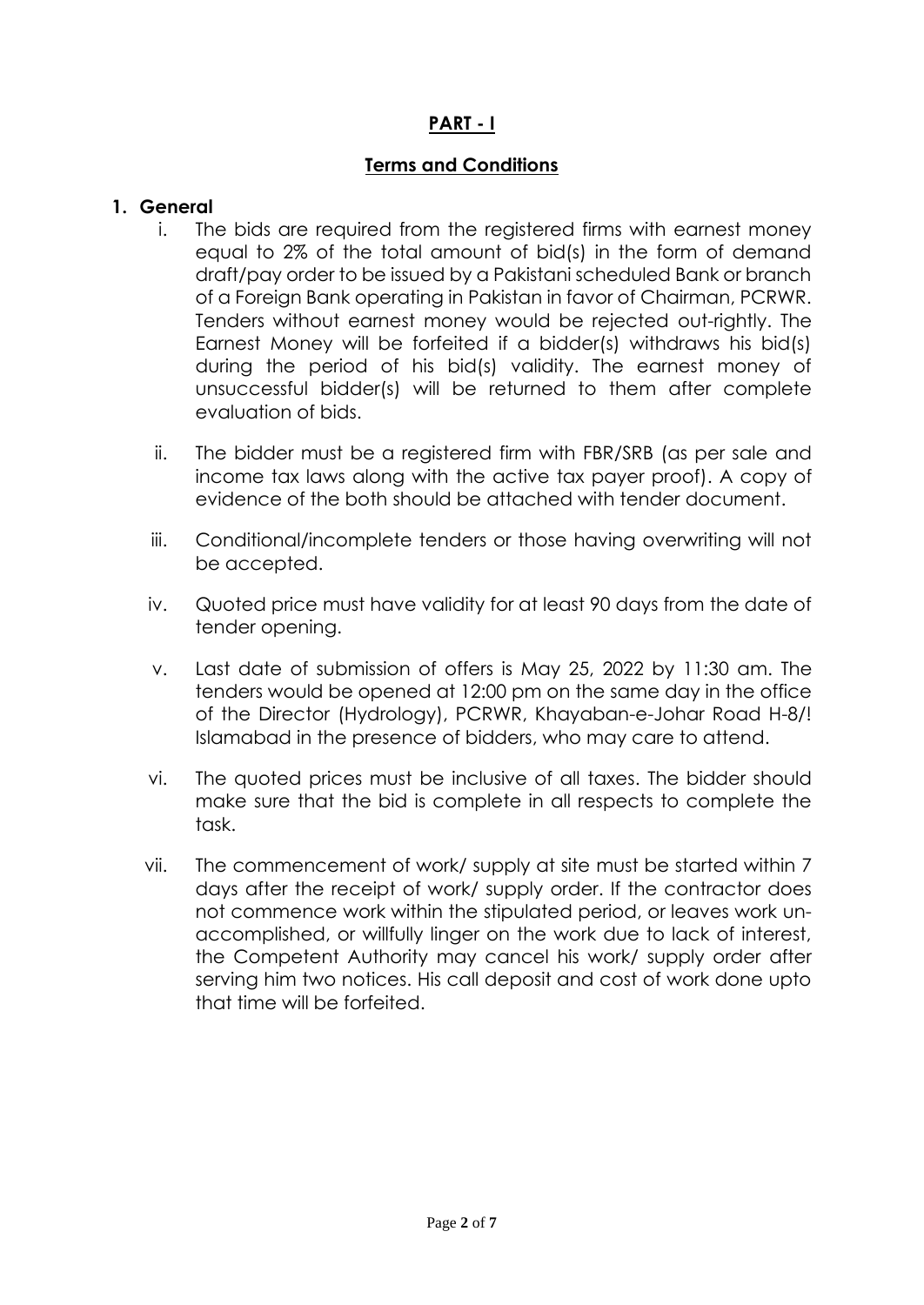### **2. Scope of Supply**

The work/supply would be carried out at PCRWR, Islamabad however; the work order/ supply order will be issued keeping in view the availability of the funds. The detail of work/supply is given at Part-I of Annexure - I.

### **3. Bid Price and Quoting**

The bidder shall indicate, in his offer the unit prices inclusive of all taxes and total bid prices of the goods/services. Payment of any Taxes, duties etc. levied before/after opening of bids by the Government shall be the full responsibility of the bidder(s) subject to prevailing regulations. The prices shall be quoted in Pakistan Rupees only. The person signing the bid shall initial all the pages of the bid(s) where entries are made. The bid received after the prescribed deadline date would not be entertained and will be rejected without considering the reasons for delayed receipt at PCRWR due to negligence of the bidder or the postal/courier services etc.

### **4. Purchaser's Rights**

The Competent Authority reserves the right to reduce/increase the quantum of work within limits provided by the Procurement rules; thereby evolving no financial liability whatsoever or any other obligation on the part of PCRWR from the side of bidders. No other sub-office (outfit) of PCRWR is authorized to collect bid(s).

### **5. Conversing**

Unsolicited advice/clarification and any personal contact at any stage of evaluation of bids are strictly prohibited and may lead to disqualification.

### **6. Performance Guarantee**

The performance period will be one year which will start from the date of completion of the task or delivery of said equipment/hardware/software. The successful bidder(s) is/are required to furnish a performance guarantee, equivalent to 10% of the contract amount within ten days of issue of supply order/award of contract; otherwise equivalent amount will be retained from bill payment for performance period as compensation for any loss resulting from the supplier's failure to complete its obligation. Performance guarantee / security will be forfeited in case of failure to successfully complete the performance period.

### **7. Completion Period**

i. The allotted work should be completed within specified period of one month after the receipt of work order. If work is not completed within the allocated time period then the contractor has to pay delay charges @ 1 percent of the total cost of the work after every 15 days.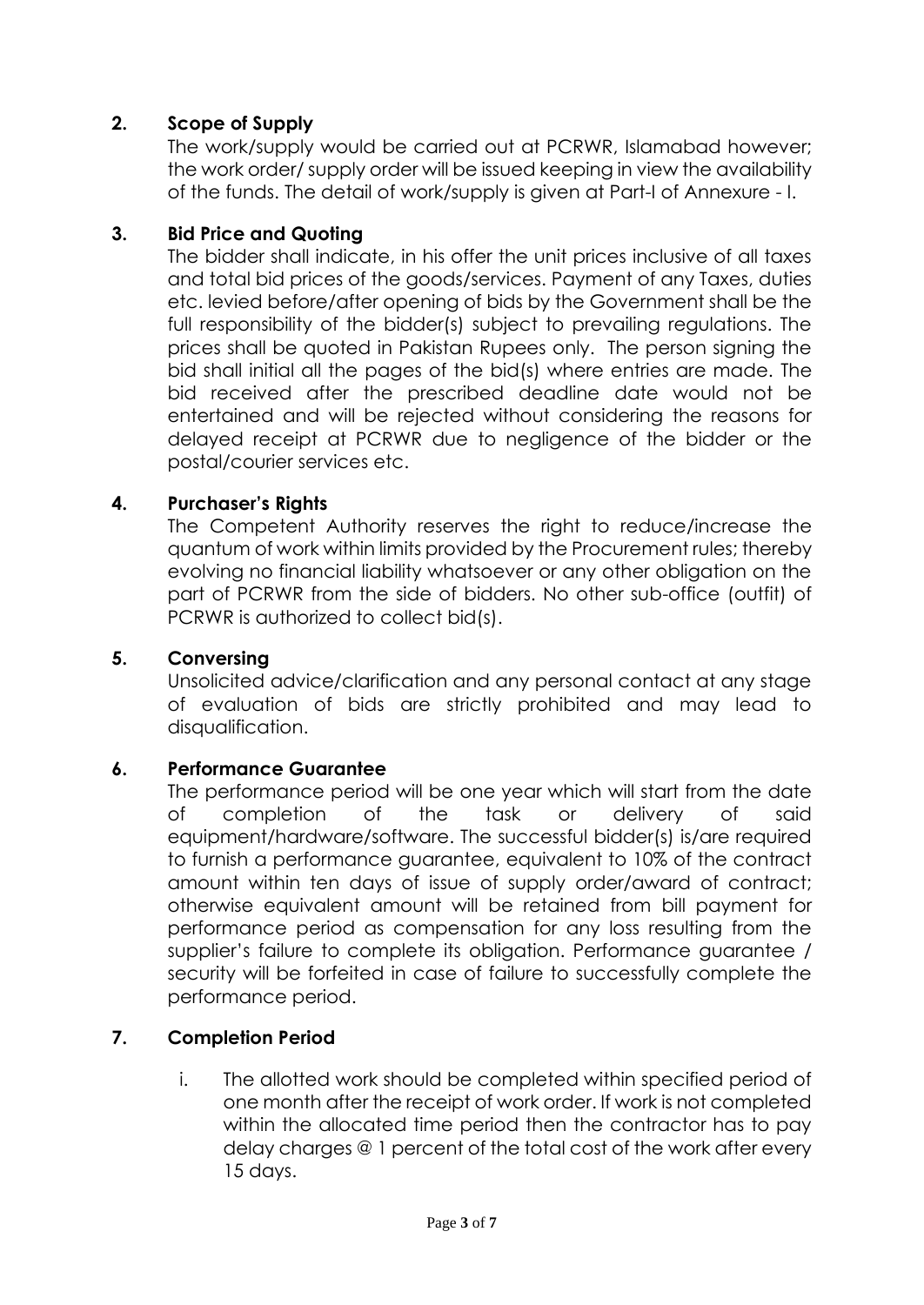ii. The bidder will be responsible for complete execution of the work/ supply and for its free repair services for one year.

## **8. Mode of Payment**

No advance payment will be made to any firm against any supply order in any case. No such demand will be entertained and failure to execute work against supply order will lead to forfeiture of the earnest money. Payment shall be made in the form of cross-cheque, which shall be issued, after receipt of inspection report as per following:

- a. The payment i.e. 90% will be released on completion of the work or delivery of software, etc and acceptance of inspection report. Prevailing regular government taxes shall be applicable.
- b. 10% payment will be released after successful completion of warranty period i.e., one year.

### **9. Prices**

Prices charged by the bidder for goods delivered and services performed under the contract shall not exceed from the prices quoted by the supplier in its bid(s).

### **10. Evaluation Criteria**

The bids would be evaluated based upon their technical and financial soundness with the terms and conditions set forth in this document. The lowest qualified bid as a whole fulfils the technical and financial requirement will be selected for each individual category.

### **11. Guarantee/Warranty**

The warrantee period is one year in case of software after its delivery. In case of failure, the same will be arranged from the bill as performance security amount. It will be the responsibility of supplier to arrange any spare part, or repair in case of damage, for the period of one year.

### **12 Others**

- i. The procuring agency may cancel the tender as per PPRA rules. The PPRA rules and other prevailing government rules shall be applicable.
- ii. The representative of PCRWR, or his designated officer, may examine any item, equipment, material, supplies and/or services to be provided under this contract, at any time prior to expiry of this contract. He may reject or require alteration thereto or replacements thereof as a condition of acceptance and its findings shall be conclusive except in regard to defects or fraud which may appear later.
- iii. The Competent Authority may, at any time, make changes in the specifications of the item. The Competent Authority may also increase or decrease the number of work/supply items or their quantity. Any claim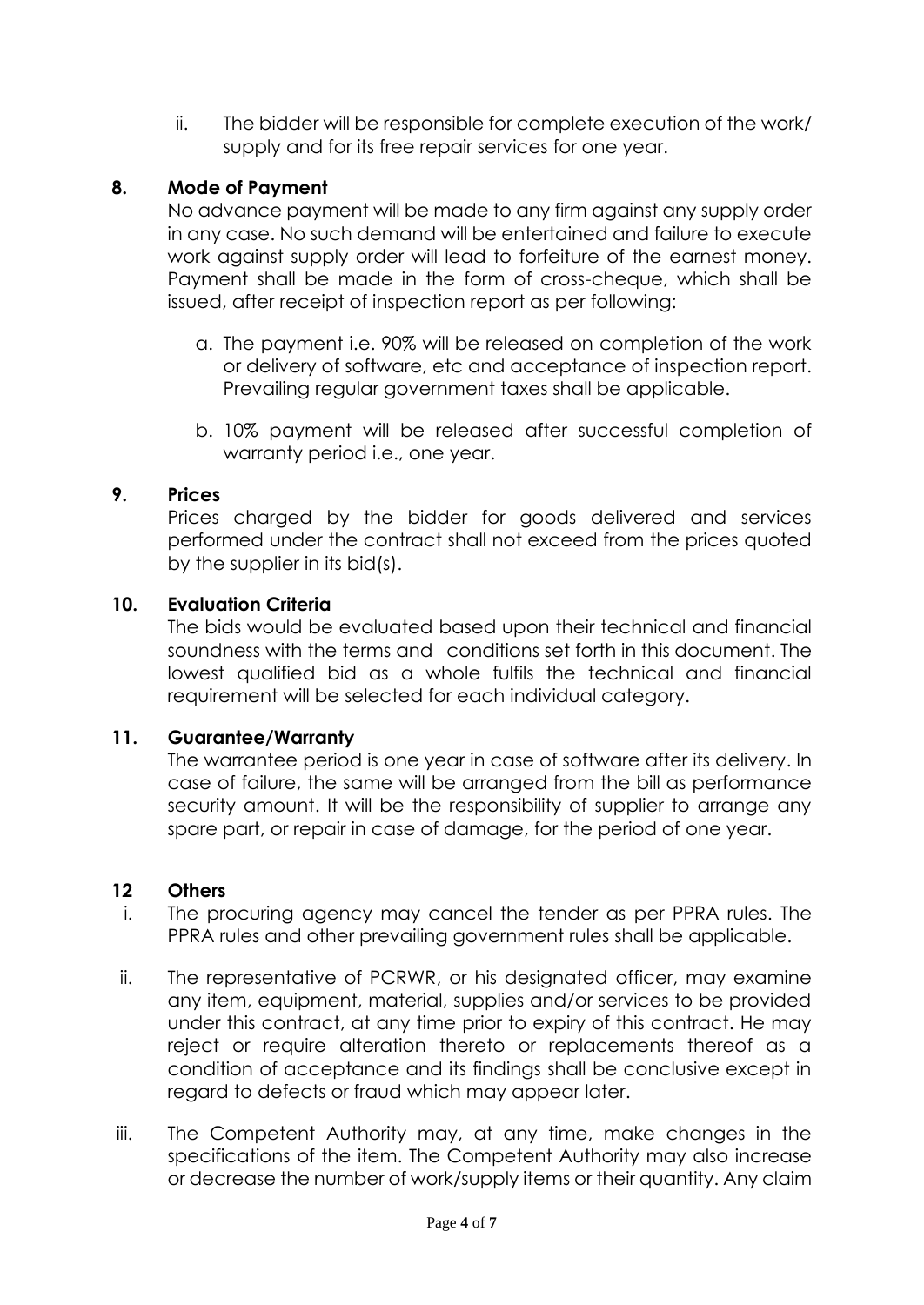by the contractor relating to adjustments under this paragraph shall be asserted by the contractor within 10 days of receipt by him of notification of change. Also no claim for adjustment shall be receivable after the date of final payment under this contract.

- iv. Accomplishment and/or execution of each item of work (total or a part thereof) shall be considered subject to the verification of the officer designated by the Department.
- v. In case of any query, the bidder may ask from the authorized tender committee, PCRWR for clarification.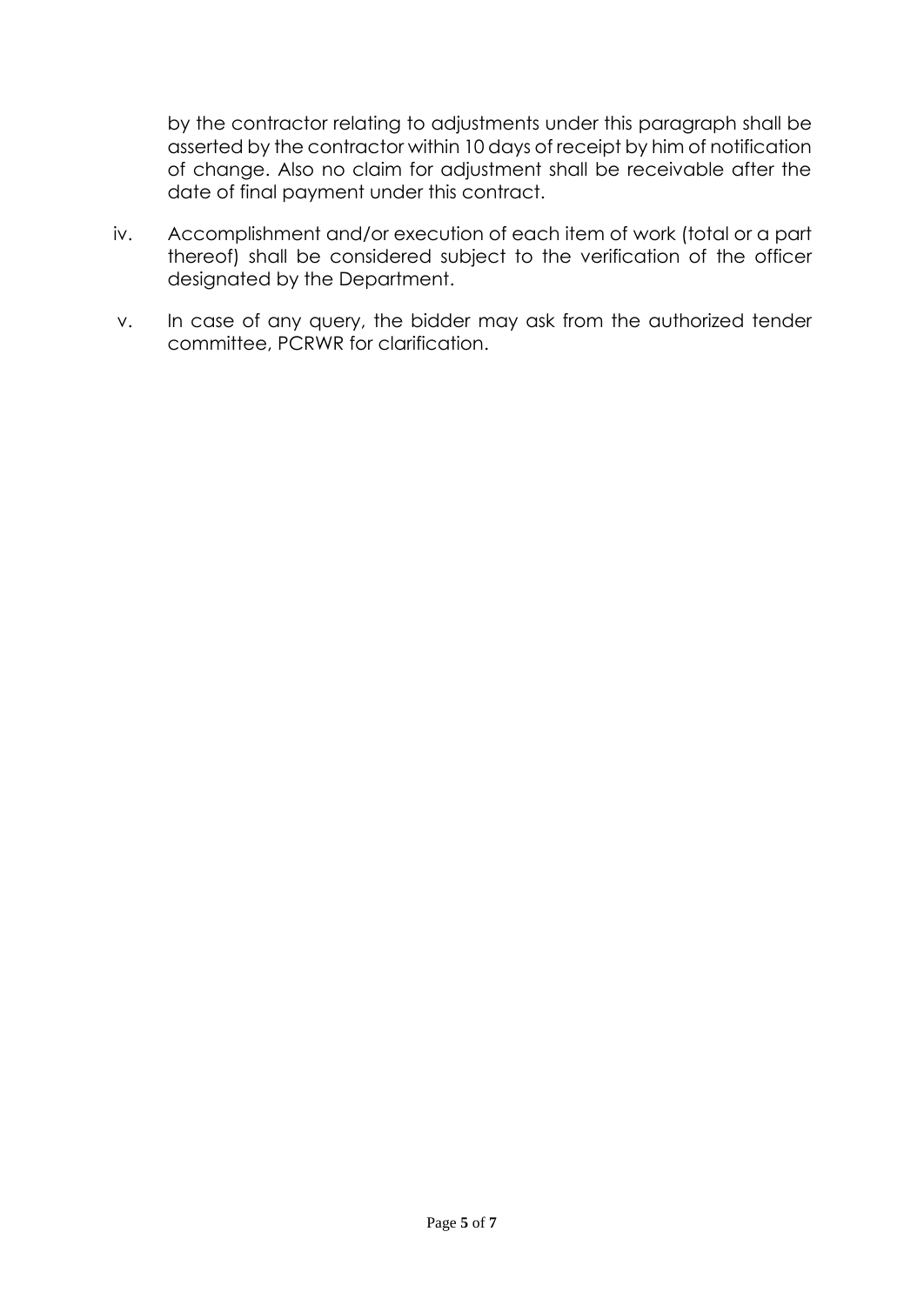#### **PART-II**

## **GENERAL INFORMATION ABOUT THE CONTRACTOR/FIRM**

### SIGNATURE & SEAL OF CONTRACTOR/FIRM